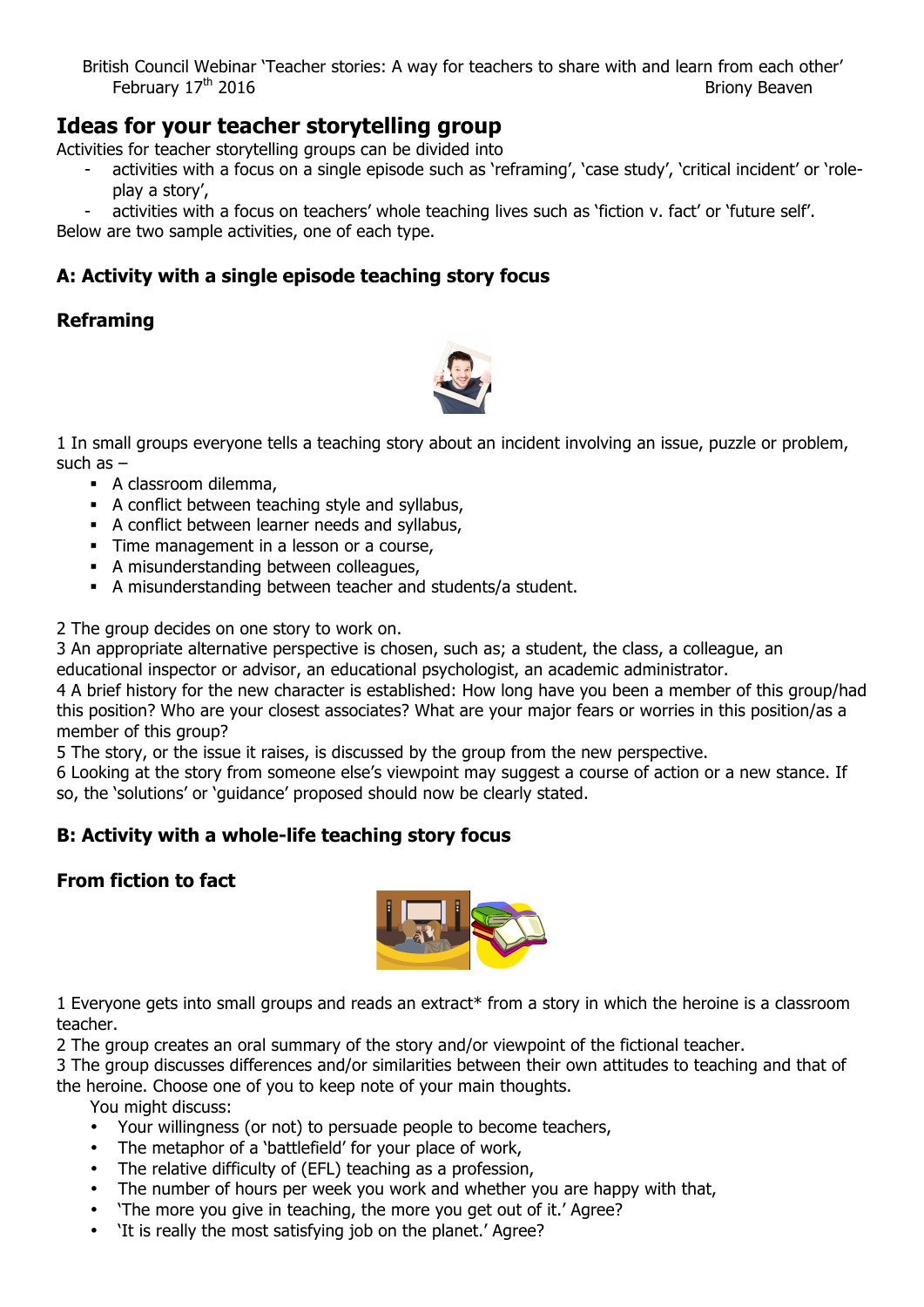British Council Webinar 'Teacher stories: A way for teachers to share with and learn from each other' February  $17<sup>th</sup>$  2016

Whether you would like a career break.

\*The extract below is from *To Miss With Love* (Birbalsingh, K. 2011. London: Penguin. P.44). The heroine has been asked to speak at an event designed to encourage people to go into teaching.

'It's great to see so many of you here today. There's nothing I like more than telling lots of people all about the fantastic job of being a teacher.'

The crowd waits patiently to hear. They've just heard a talk from a head of a London school, but now they want to hear from someone who is on the battlefield, day in, day out. I gesture with my hand to catch their attention and launch in: 'Look, I'm not going to lie to you. It ain't easy. It's damn hard. It's so hard you're going to find yourselves working every hour that God gives you. If you want an easy life, then teaching isn't for you. I work anywhere from sixty to seventy hours a week. I'd say some teachers manage to get away with maybe fifty hours a week, if they're lucky.'

I can see the audience beginning to twitch. Maybe teaching isn't for them after all? I wag my finger at the crowd. 'But that doesn't mean teaching isn't worth doing. I'm just telling you: be prepared to work hard. And you have to be prepared for the kind of work it is: it's exhausting; it's challenging; it's all-consuming.' I pause, watching them twist in their seats. 'But the thing is: there is no better job in the world than being a teacher.'

I raise my voice. 'The reason you'll find yourselves working so hard is not necessarily because you have to. You'll do it because you want to. You'll do it because the more you give in teaching, the more you get out of it. When people say that teaching is rewarding, they're not just saying it. It really is the most satisfying job on the planet. Those same friends of mine who don't understand how I can work so hard for so little pay, they always say to me, "You may not earn much money, Snuffy, but I don't know anyone who loves their job the way you do." There is never a Monday when I think, Gosh, I don't want to go to work. Sure, sometimes I get tired and I think, I need a break, I need some time off - but if I won the lottery tomorrow, I assure you, there is no way I'd give up on school.'

A man in the audience puts up his hand and I nod in his direction.

### **\*Brief list of novels, poems, films for 'Fact v. Fiction' (there are many more)**

### **Novels and stories**

E.R. Braithwaite. To Sir With Love Charlotte Bronte. Jane Eyre William Hart. Never Fade Away

#### **Feature film**

Goodbye Mr Chips, Dead Poets Society, Dangerous Minds.

#### **Personal accounts of teaching**

Katharine Birbalsingh. To Miss With Love Frank McCourt. Teacher Man

#### **Poems**

Allan Ahlberg. The Supply Teacher Peter Dixon. Oh Bring Back Higher Standards Roger McGough. Streemin